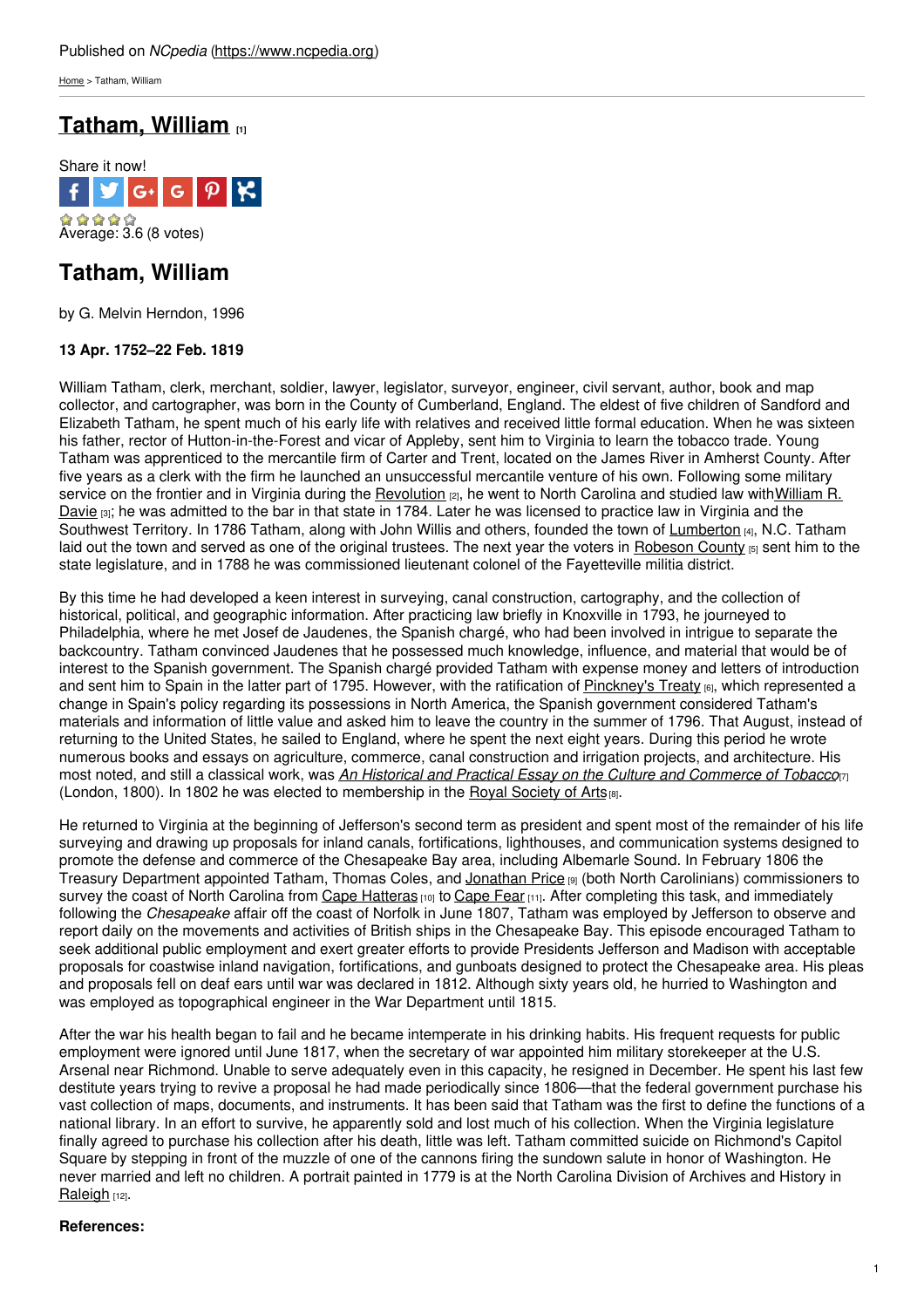Elizabeth G. McPherson, ed., "Letters of [William](http://www.jstor.org/stable/1925211) Tatham[13]," *William and Mary Quarterly* 16, 2d ser. (April, July 1936).

G. Melvin Herndon, *William Tatham, [1752–1819:](https://www.worldcat.org/title/william-tatham-1752-1819-american-versatile/oclc/3432589) American Versatile*[14] (1973).

Norman Lois Peterson, ed., *Defense of Norfolk in 1807 as Told by William Tatham, [Wataugan](https://www.worldcat.org/title/defence-of-norfolk-in-1807/oclc/146262)*[15] (1947).

#### **Additional Resources:**

Documenting the American South: Colonial and State Records of North Carolina."Acts of the North Carolina General Assembly, 1788 North Carolina. General Assembly November 03, 1788 - December 06, 1788 Volume 24, Pages 952 994." <https://docsouth.unc.edu/csr/index.html/document/csr24-0019> [16] (accessed June 26, 2014).

Documenting the American South: Colonial and State Records of North Carolina. "Minutes of the North Carolina House of Commons North Carolina. General Assembly November 19, 1787 - December 22, 1787 Volume 20, Pages 119 300." Documenting the American South. <https://docsouth.unc.edu/csr/index.html/document/csr20-0002> [17] (accessed June 26, 2014).

Documenting the American South: Colonial and State Records of North Carolina."Minutes of the North Carolina Senate North Carolina. General Assembly November 19, 1787 - December 21, 1787 Volume 20, Pages 301-474." Documenting the American South. <https://docsouth.unc.edu/csr/index.html/document/csr20-0003> [18] (accessed June 26, 2014).

Herndon, George Melvin. 1973. *William Tatham, 1752-1819: American versatile.* Johnson City, Tenn: Research Advisory Council, East Tennessee State University. [https://www.worldcat.org/title/william-tatham-1752-1819-american](https://www.worldcat.org/title/william-tatham-1752-1819-american-versatile/oclc/3432589)versatile/oclc/3432589 [14] (accessed June 26, 2014).

Tatham, William. 1797. A collection of sundry casual documents, addressed to the reflection of his relations and particular *friends. By William Tatham, A Citizen Of The United States Of America, Born In England.* London: [s.n.]. [https://www.worldcat.org/title/collection-of-sundry-casual-documents-addressed-to-the-reflection-of-his-relations](https://www.worldcat.org/title/collection-of-sundry-casual-documents-addressed-to-the-reflection-of-his-relations-and-particular-friends-by-william-tatham-a-citizen-of-the-united-states-of-america-born-in-england/oclc/642295904)and-particular-friends-by-william-tatham-a-citizen-of-the-united-states-of-america-born-in-england/oclc/642295904 [19] (accessed June 26, 2014).

#### **Subjects:**

[Biographies](https://www.ncpedia.org/category/subjects/biography-term) [20] [Cartographers](https://www.ncpedia.org/category/subjects/cartographers-surveyors) and surveyors [21] [Lawyers](https://www.ncpedia.org/category/subjects/lawyers) [22] [Merchants](https://www.ncpedia.org/category/subjects/merchants) [23] Military [personnel](https://www.ncpedia.org/category/subjects/soldiers) [24] Public [officials](https://www.ncpedia.org/category/subjects/public-officials) [25] Writers, [journalists,](https://www.ncpedia.org/category/subjects/writer) and editors [26] **Authors:** [Herndon,](https://www.ncpedia.org/category/authors/herndon-g-melvin) G. Melvin [27] **Origin - location:** [Robeson](https://www.ncpedia.org/category/origin-location/coastal--1) County [28] [Lumberton](https://www.ncpedia.org/category/origin-location/coastal-44) [29] [Raleigh](https://www.ncpedia.org/category/origin-location/piedmont-0) [30] **From:** Dictionary of North Carolina [Biography,](https://www.ncpedia.org/category/entry-source/dictionary-no) University of North Carolina Press.[31]

1 January 1996 | Herndon, G. Melvin

**Source URL:** https://www.ncpedia.org/biography/tatham-william

#### **Links**

- [1] https://www.ncpedia.org/biography/tatham-william
- [2] http://www.history.com/topics/american-revolution
- [3] https://www.ncpedia.org/davie-william-richardson
- [4] https://ncpedia.org/gazetteer/search/Lumberton
- [5] https://www.ncpedia.org/geography/robeson
- [6] https://history.state.gov/milestones/1784-1800/pickney-treaty
- [7] https://www.worldcat.org/title/historical-and-practical-essay-on-the-culture-and-commerce-of-tobacco/oclc/65317967
- [8] http://www.thersa.org/
- [9] https://www.ncpedia.org/biography/price-jonathan
- [10] https://ncpedia.org/gazetteer/search/Cape%20Hatteras
- [11] https://ncpedia.org/gazetteer/search/Cape%20Fear
- [12] https://www.ncpedia.org/geography/raleigh
- [13] http://www.jstor.org/stable/1925211
- [14] https://www.worldcat.org/title/william-tatham-1752-1819-american-versatile/oclc/3432589
- [15] https://www.worldcat.org/title/defence-of-norfolk-in-1807/oclc/146262